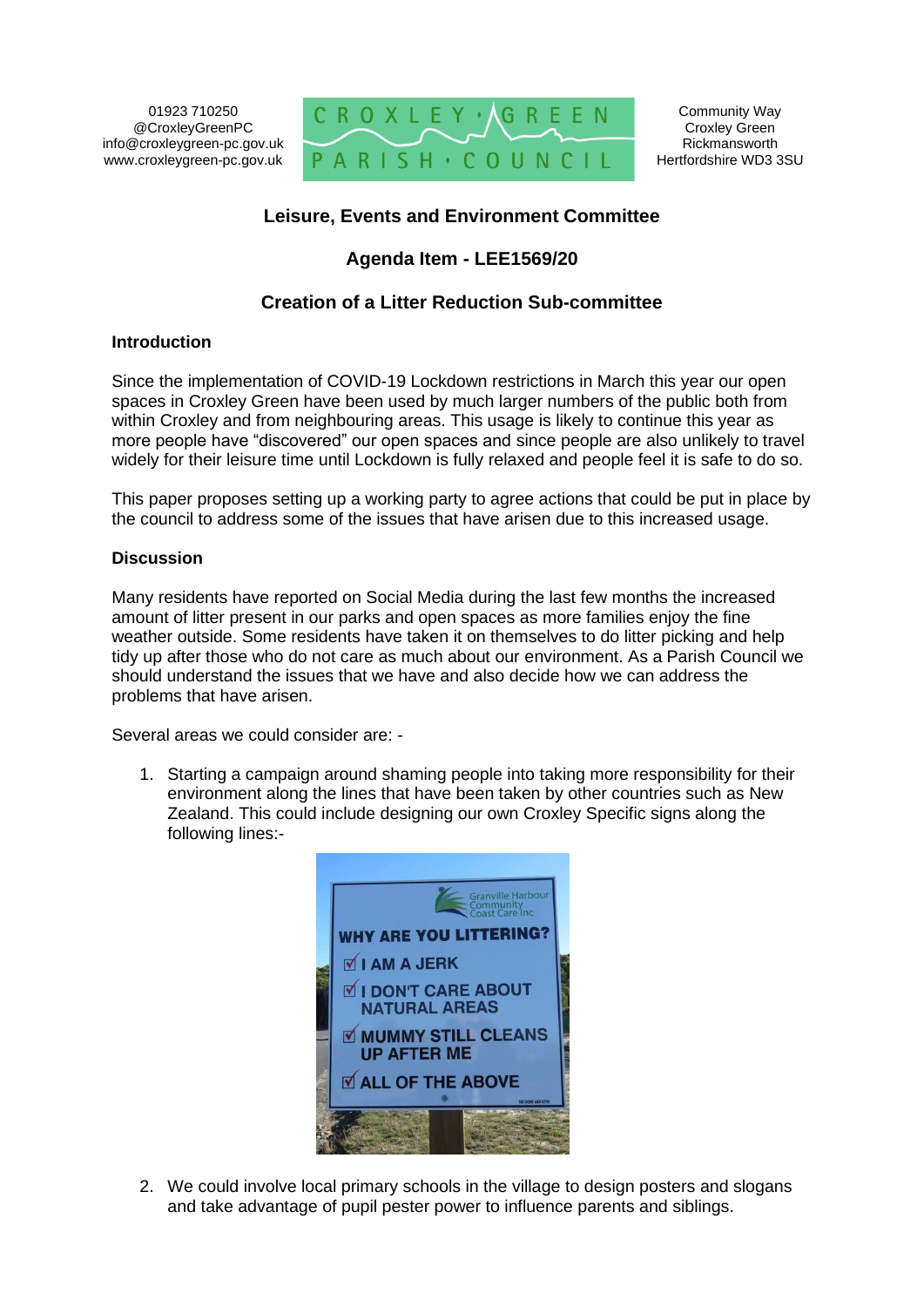- 3. We could coordinate local resident litter picking initiatives and provide resources to support them.
- 4. Much of the litter (bottles, cans and takeaway packaging) comes from businesses in Croxley Green. We could engage with the potential sources of the litter to encourage socially responsible messaging to be displayed at shops and takeaways and also on packaging and bags.
- 5. This may be a good way of spending some of the funds identified for COVID-19 activities and could have long term benefit for the health and wellbeing of our community.

### **Recommendation**

- That LEE set up a Litter Reduction Sub-committee to review and implement actions that could be taken to address the increased littering taking place in our open spaces.
- That the draft Terms of Reference are adopted see below.
- That a budget of £2500 be set aside for the Litter Reduction Sub-committee

Members are invited to join the Sub-committee.

**Cllr David Montague Ryan Bennett (Clerk) June 2020**